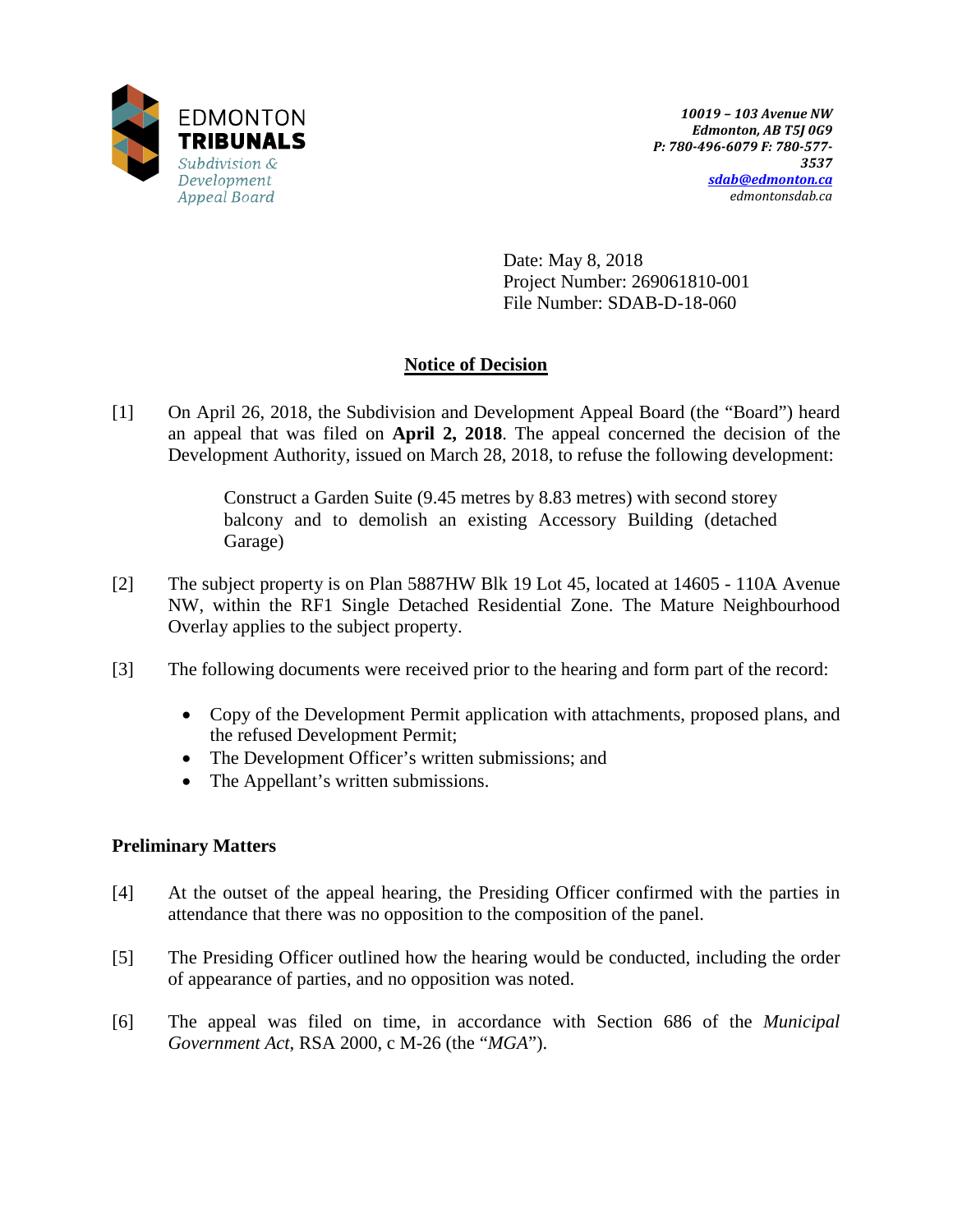## **Summary of Hearing**

- *i) Position of the Appellants, J. Leenheer and P. Leenheer*
- [7] Mr. J. Leenheer spoke on behalf of the Appellants, who are his parents.
- [8] Mr. Leenheer referred to the photos he had submitted which provided views of the entire property. These photos show the pride of ownership and the attractive landscaping that his parents have developed.
- [9] His parents wish to age in place in the neighbourhood they have lived in for 43 years. The living area of the Garden Suite has been carefully designed to provide separate bedrooms which are required due to medical issues and to provide space for each parent to pursue their separate interests. His parents would occupy the Garden Suite and family members would eventually live in the original house.
- [10] Having the driveway exit into the lane is not practical as it would only be one meter long, creating safety concerns. There would also be insufficient room to provide a practical entry to the suite if driveway access is from the lane.
- [11] Mr. Leenheer referred to a previous SDAB decision (SDAB-D-16-191) which approved a Garden Suite of approximately the same size in the McQueen area. The main difference is that their proposed development is set down sixteen inches. The Appellants have gone to considerable expense to do this in an effort to be thoughtful of the neighbours and to make the development fit into the neighbourhood.
- [12] The proposed development aids with the City's densification goals and would increase taxes.
- [13] The neighbourhood is beginning to transform and has a mix of more traditional style houses, newer estate style homes and more modern looking homes. Photos were presented showing the various types of housing found in the area.
- [14] A letter from the Community League did not express any concerns with the proposed development.
- [15] The proposed development could create an opportunity for a future owner to buy into a neighbourhood where many of the homes are more expensive and difficult to get into.
- [16] Substantial community consultation was conducted and written support from 16 neighbours was submitted. The two most affected neighbours did not provide letters of support but did provide verbal support. The Appellants were unaware of any objections to the Garden Suite until they saw the Development Officer's report which stated that the abutting property owner had concerns regarding height and drainage.
- [17] The Appellant took photos from the roof of the current garage to show what the occupants of the proposed suite would be able to see from their windows. The windows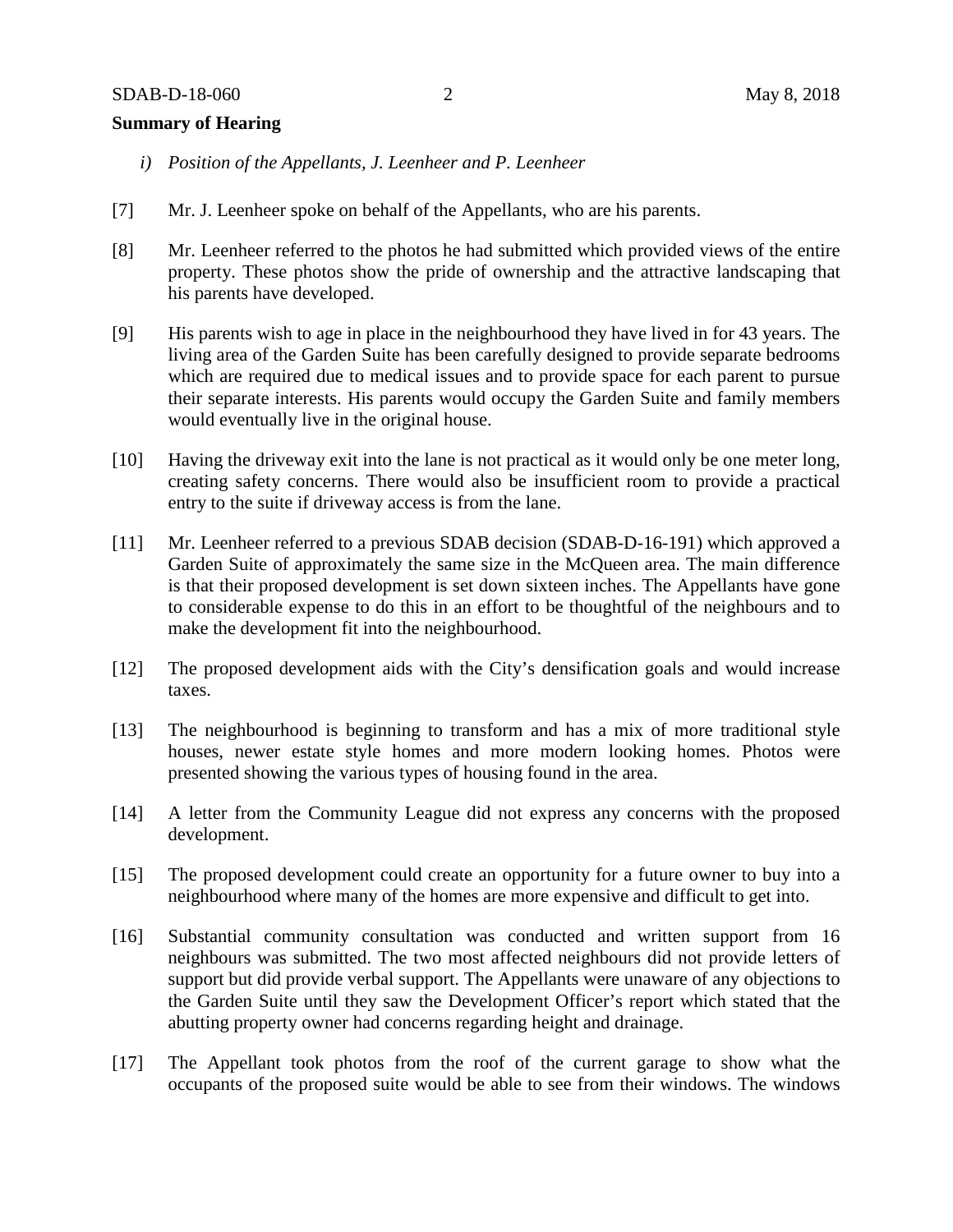would overlook the neighbour's roof and would not create any privacy impacts. The Appellants would prefer not to frost any windows.

- [18] The proposed development complies with the following policies of the *Municipal Development Plan,* The Way We Grow":
	- a) 4.2.1.1 "Support neighbourhood revitalization, redevelopment and residential infill that contributes to the livability and adaptability of established neighbourhoods."
	- b) 4.2.1.4 "Encourage redevelopment in established neighbourhoods, … to incorporate …. age friendly design."
	- c) 4.2.1.10 "Consider the need for family oriented housing and the infrastructure necessary to support families with children in preparation of land use plans in established neighbourhoods." Two bedrooms would allow a young, small family to live on the site who otherwise may not be able to afford to move into this neighbourhood.
	- d) 3.5.2.5 "Promote the development of family oriented housing and walkability in established neighbourhoods. 1: Land Development Concept to support existing school and institutional infrastructure." There are existing schools and institutions within walking distance.
	- e) 4.4.1.1 "Provide a broad and varied housing choice, incorporating housing for various demographic and income groups in all neighbourhoods."
	- f) 4.5.1.2 "Encourage new development and infill redevelopments to incorporate affordable housing that is visually indistinguishable from market housing."
- [19] The Appellants provided the following responses to questions from the Board:
	- a) They prefer not to frost any windows to allow more light to come in and to be able to look out. They will not be overlooking any amenity areas of neighbours.
	- b) They acknowledged there is a substantial difference in size between the existing garage and the proposed development. The existing garage is 624 square feet while the proposed development would be 899 square feet.
	- c) The Appellants confirmed there will be no living space on the main floor. There will be room for two vehicles to park in the garage and the additional space is intended as a utility area to allow for bicycle storage, gardening, etc.
	- d) They plan to install a lift to facilitate access to the second floor living area once the stairs are no longer manageable.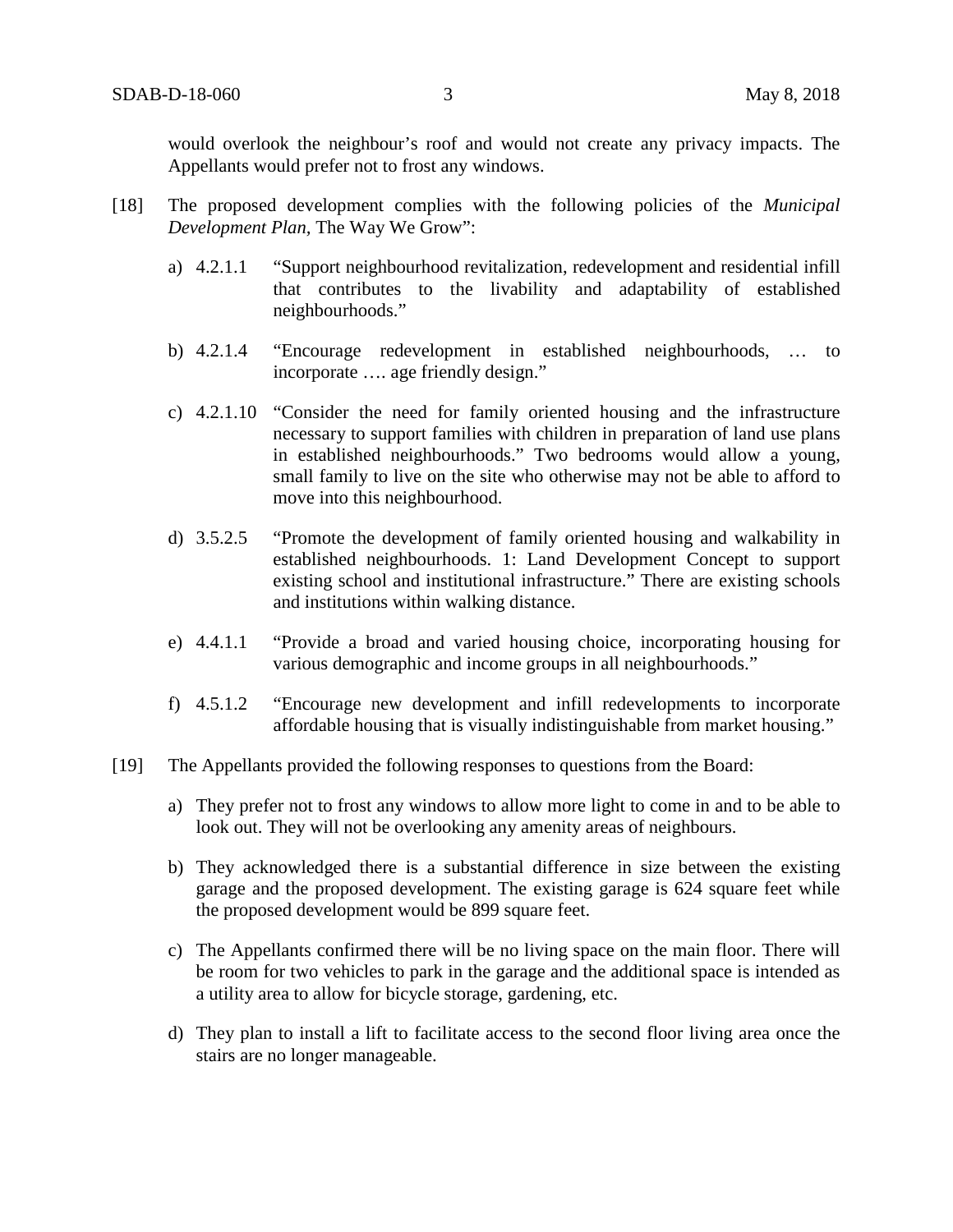- e) The driveway of the property across the flanking street also exits onto 110A Avenue as does the driveway of the property across the lane.
- f) The principal building on the site is 1,140 square feet.
- g) He does not believe the site would look as if it consists of two houses as the proposed development has been dropped by 16 inches, has only one floor of living space and is on a corner lot. It has been designed to fit into the neighbourhood and will not alter what the street looks like.
- h) There is the possibility of constructing a duplex within the RF1 Single Detached Residential Zone. The proposed development is more compatible with the neighbourhood than a duplex would be.
- i) The Appellants have lived in the neighbourhood since the mid-seventies and have seen much change in the last ten years. The landscape is changing and they have seen infill houses and large storey duplexes come in which look similar to their proposal. They are excited about the changes and believe it helps achieve the City's goal of densification.
- *ii) Position of the Development Officer, Mr. B. Langille*
- [20] The Development Authority did not attend the hearing and the Board relied on Mr. Langille's written submission.

### **Decision**

- [21] The appeal is ALLOWED and the decision of the Development Authority is REVOKED. The development is GRANTED as applied for to the Development Authority, subject to the following CONDITIONS:
	- 1. An accessory building or structure containing a Garden Suite shall not exceed 6.5 metres in Height (Reference Section 6.1(55) and 87.3(a)).
	- 2. Only one of a Secondary Suite or Garden Suite may be developed in conjunction with a principal Dwelling.
	- 3. A Garden Suite shall not be allowed within the same Site containing a Group Home or Limited Group Home, or a Major Home Based Business and an associated principal Dwelling, unless the Garden Suite is an integral part of a Bed and Breakfast Operation in the case of a Major Home Based Business.
	- 4. Notwithstanding the definition of Household within this Bylaw, the number of unrelated persons occupying a Garden Suite shall not exceed three.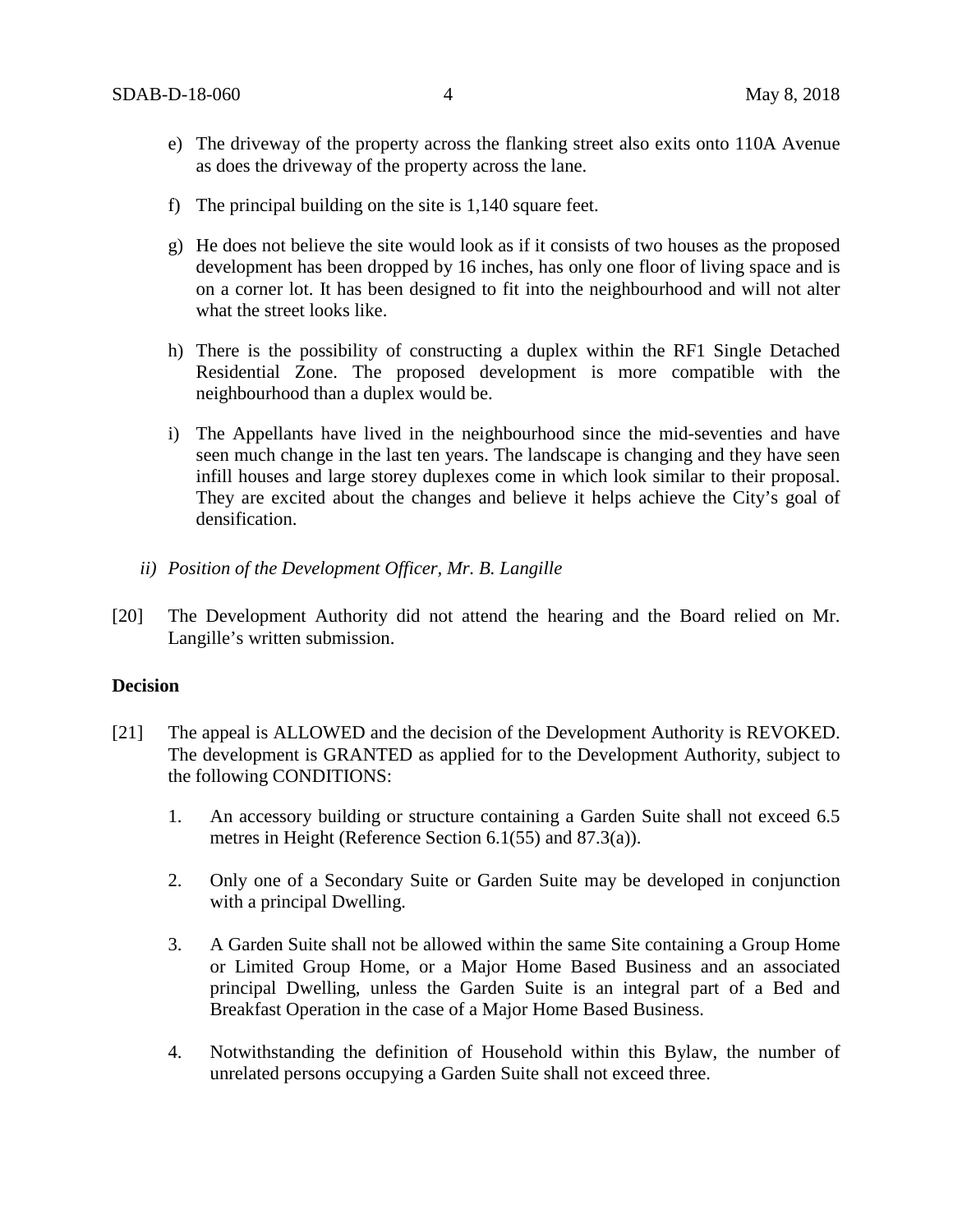- 5. The Garden Suite shall not be subject to separation from the principal Dwelling through a condominium conversion or subdivision.
- 6. Facades facing a Lane shall have exterior lighting (Reference Section 87.19).
- 7. The area hard surfaced for a driveway, not including the area used for a walkway, shall comply with Section 54.6 of the *Edmonton Zoning Bylaw 12800*.
- 8. Except for the hard surfacing of driveways and/or parking areas approved on the site plan for this application, the remainder of the site shall be landscaped in accordance with the regulations set out in Section 55 of the *Edmonton Zoning Bylaw 12800*.

Development Advisements:

- 1. Lot grades must comply with the *Edmonton Drainage Bylaw 16200*. Contact Drainage Services at 780-496-5500 for lot grading inspection inquiries.
- 2. Any future deck development greater than 0.6 metres (2 feet) in height will require development and building permit approvals.
- 3. Any future deck enclosure or cover requires a separate development and building permit approval.
- 4. The driveway access must maintain a minimum clearance of 1.5 metres from any service pedestal and all other surface utilities.

Transportation Conditions

- 1. Access from the site to 110A Avenue existing, as shown on Enclosure I. Any modification to the existing driveway access requires the review and approval of Subdivision Planning.
- 2. Permanent objects must NOT encroach into or over alley right-of-way. The existing planter box on the east side of the proposed garden suite must be removed or brought inside the property line as shown on Enclosure I.
- 3. There are existing boulevard trees adjacent to the site that must be protected during construction. Prior to construction, the owner/applicant must contact Bonnie Fermanuik of City Operations, Parks and Roads Services (780-496-4960) to arrange for hoarding and/or root cutting. All costs shall be borne by the owner/applicant.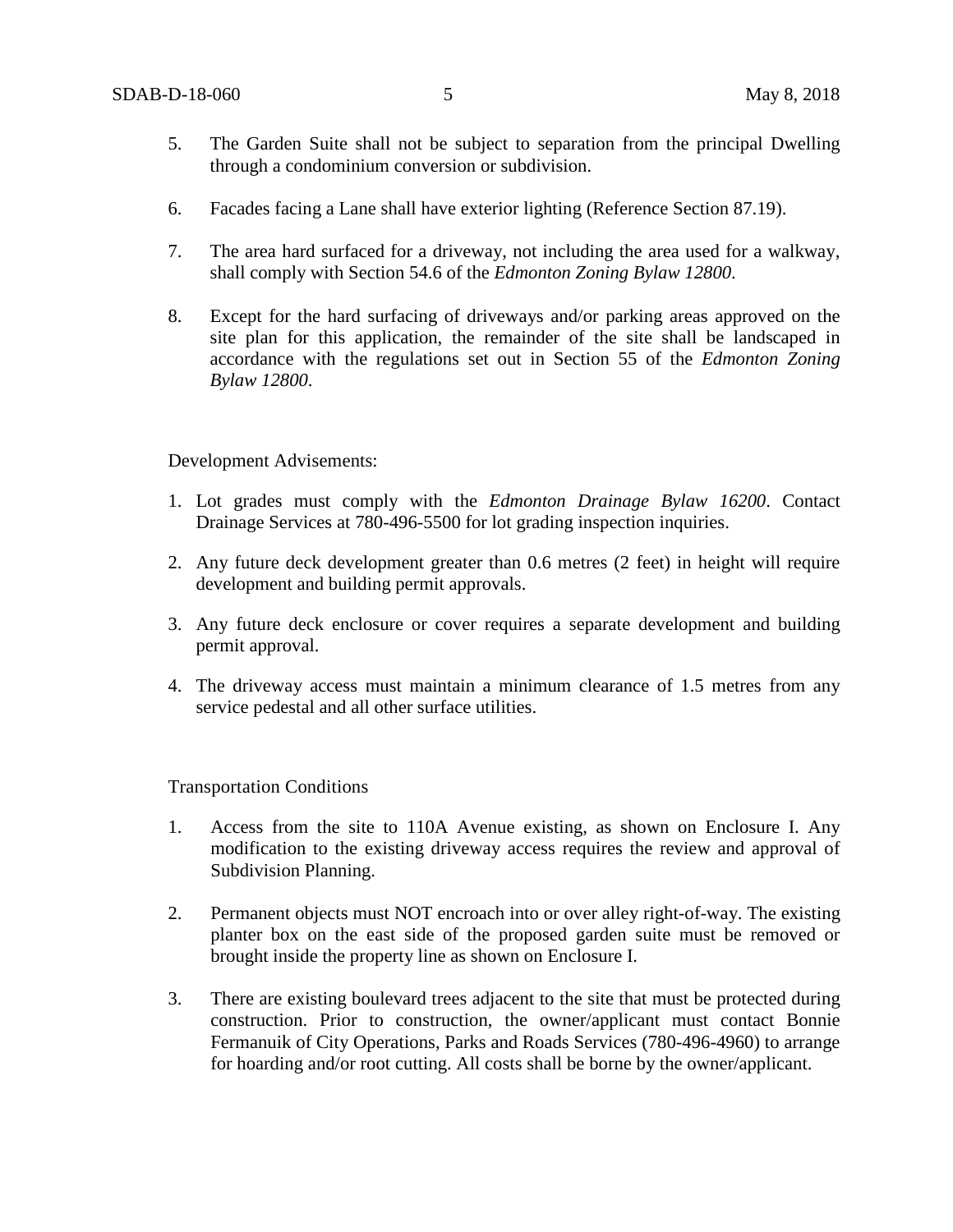- 4. There is an existing power pole in the alley that may interfere with construction of the proposed garden suite, as shown on Enclosure I. Should relocation of the pole/guy-wire or existing overhead power cables be required in order to re-direct power to new suite panel, all costs associated with relocation/modification must be borne by the 2 owner/applicant. The applicant should contact Ron Hewitt (780-412- 3128) of EPCOR Customer Engineering for more information.
- 5. There may be utilities within road right-of-way not specified that must be considered during construction. The owner/applicant is responsible for the location of all underground and above ground utilities and maintaining required clearances as specified by the utility companies. Alberta One-Call (1-800-242-3447) and Shaw Cable (1-866-344-7429; [vwvw.digshaw.ca\)](http://vwvw.digshaw.ca/) should be contacted at least two weeks prior to the work beginning to have utilities located. Any costs associated with relocations and/or removals shall be at the expense of the owner/applicant.
- 6. Any sidewalk or boulevard damage occurring as a result of construction traffic must be restored to the satisfaction of Development Inspections, as per Section 15.5(f) of the *Edmonton Zoning Bylaw*. The sidewalks and boulevard will be inspected by Development Inspections prior to construction, and again once construction is complete. All expenses incurred for repair are to be borne by the owner.
- 7. Any hoarding or construction taking place on road right-of-way requires an OSCAM (On-Street Construction and Maintenance) permit. It should be noted that the hoarding must not damage boulevard trees. OSCAM permit applications require Transportation Management Plan (TMP) information. The TMP must include:
	- the start/finish date of project;
	- accommodation of pedestrians and vehicles during construction;
	- confirmation of lay down area within legal road right of way if required;
	- and to confirm if crossing the sidewalk and/or boulevard is required to temporarily access the site.

It should be noted that the hoarding must not damage boulevard trees. The owner or Prime Contractor must apply for an OSCAM online at: [http://www.edmonton.caltransportation/onyour streets/on-street-construction](http://www.edmonton.caltransportation/onyour%20streets/on-street-construction-%20maintenance-permit.aspx)[maintenance-permit.aspx](http://www.edmonton.caltransportation/onyour%20streets/on-street-construction-%20maintenance-permit.aspx)

- [22] In granting the development, the following variances to the *Edmonton Zoning Bylaw* are allowed:
	- 1. Section 814.3.17 is waived to permit the driveway to be located off of 110A Avenue (flanking) instead of the alley.
	- 2. The maximum allowable total Floor Area for a Garden Suite of 120 square metres as per Section 87.4 is varied to allow an excess of 47.04 square metres, thereby increasing the maximum allowed to 167.04 square metres.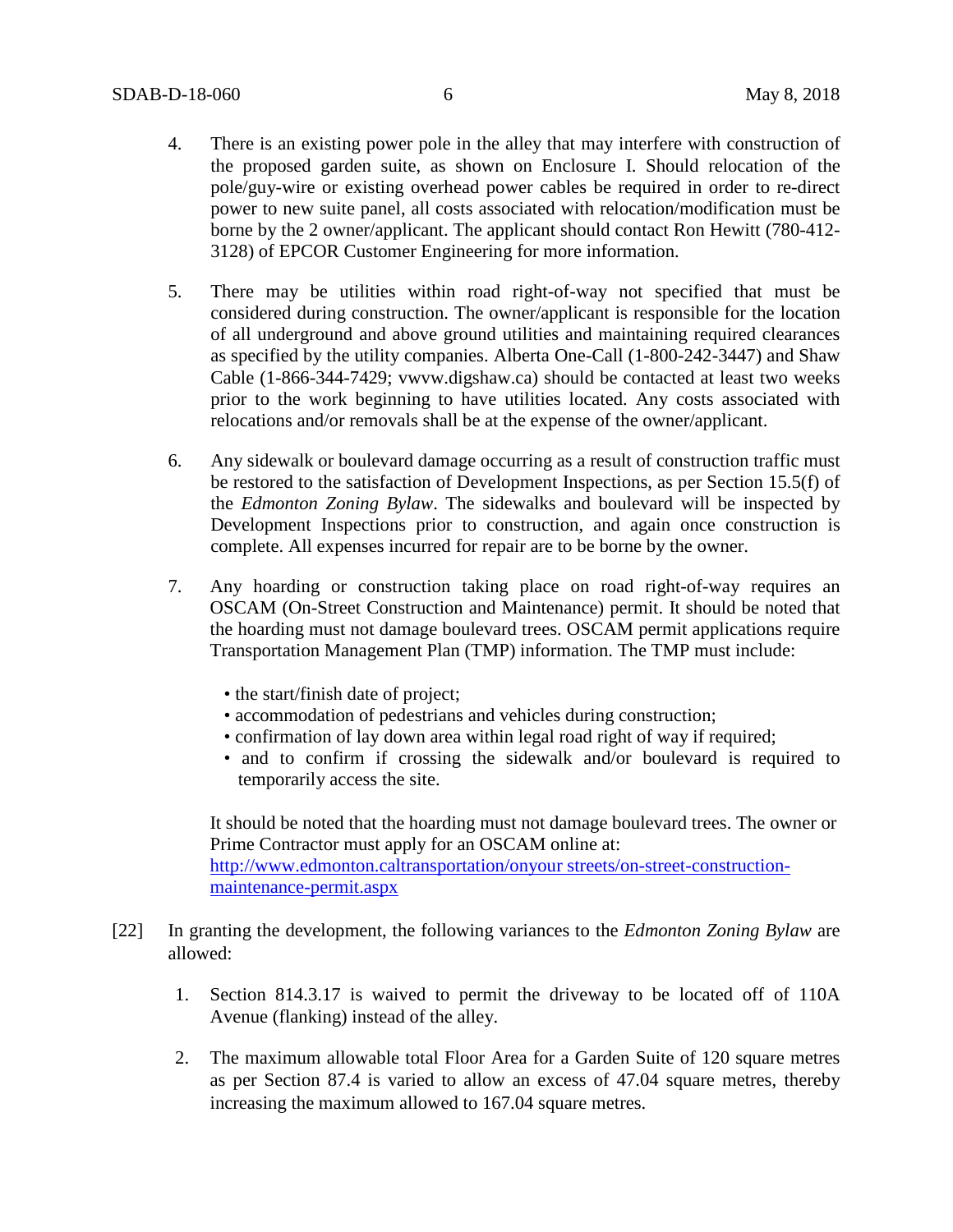- 3. The maximum allowable Floor Area for Dwelling Space of 75 square metres as per Section 87.5(b) is varied to allow an excess of 12.6 square metres, thereby increasing the maximum allowed to 87.6 square metres.
- 4. The maximum allowable second Storey Floor Area of 50.0 square metres as per Section 87.5(d) is varied to allow an excess of 28.63 square metres, thereby increasing the maximum allowed to 78.63 square metres.

#### **Reasons for Decision**

- [23] A Garden Suite is a Permitted Use in the RF1 Single Detached Residential Zone.
- [24] Based on information provided by the Development Officer in his written report, the Board finds that the community consultation requirements contained in Section 814.5 have been satisfied.
- [25] The variance with respect to vehicular access from a public roadway other than a lane regarding Section 814.3(17) was not a concern raised by any of the neighbours in the course of neighbourhood consultation. The proposed access is the same that has existed on this site for many years apparently without any issues or concerns.
- [26] With respect to the Floor Area variances with respect to Garden Suites, the Appellants provided evidence of widespread neighbourhood support for the proposed development including the most affected neighbours to the south and to the west. The Board notes that notwithstanding the required variances, the proposed development does not create any issues regarding total Site Coverage, accessory Site Coverage, required Amenity space or Setbacks on this lot.
- [27] The Board also notes that the proposed development is located on a corner lot with a back lane, with the result that to the west, north and east the Site is separated from neighbours by roadways, which mitigates the impact of the variances.
- [28] The neighbour located on the abutting lot to the south expressed concerns to the Development Officer in the course of community consultation about the Height of the proposed development and about potential drainage issues. However, no variance is required for Height and there is a condition that the development must comply with *Edmonton Drainage Bylaw 16200.*
- [29] Although the proposed development will result in a Garden Suite that is significantly larger than the regulations allow, on this particular site for the reasons set out above, the Board is of the opinion that the proposed development will not unduly interfere with the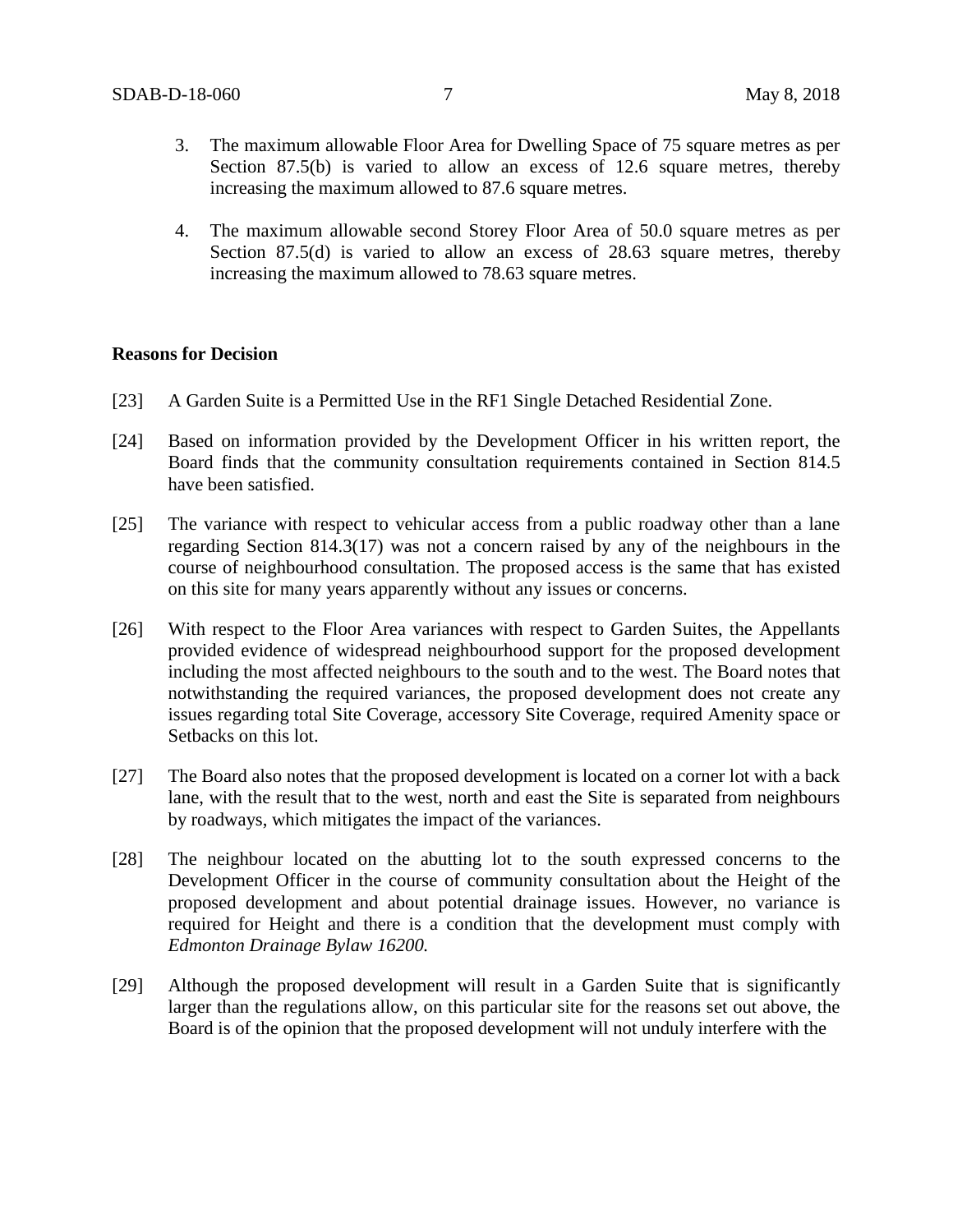amenities of the neighbourhood nor will it materially interfere with or affect the use, enjoyment or value of neighbouring parcels of land.

June

Mark Young, Presiding Officer Subdivision and Development Appeal Board

Board Members in Attendance: Ms. K. Cherniawsky; Ms. N. Hack; Ms. G. Harris; Mr. R. Hobson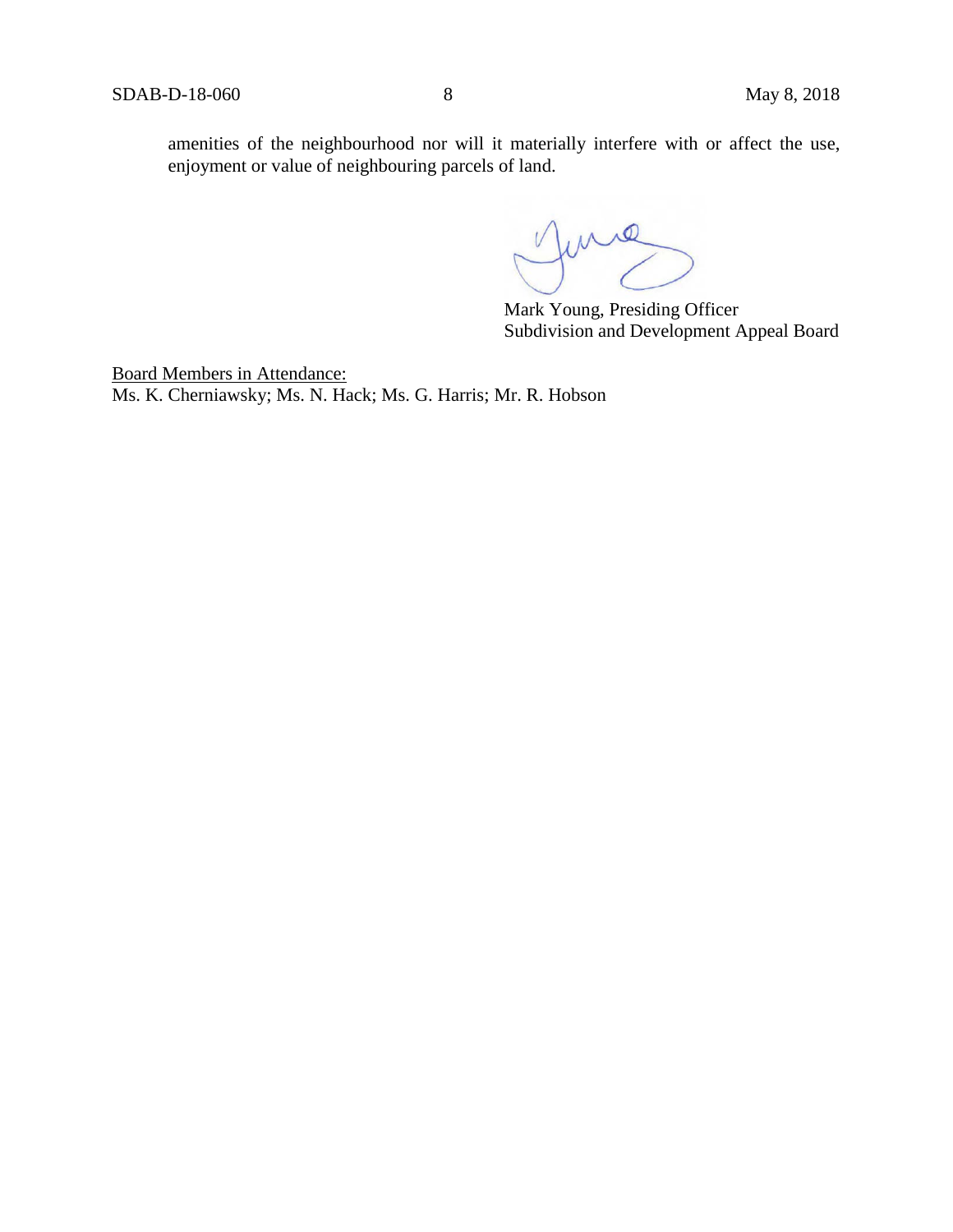## **Important Information for the Applicant/Appellant**

- 1. This is not a Building Permit. A Building Permit must be obtained separately from the Sustainable Development Department, located on the 2nd Floor, Edmonton Tower, 10111 – 104 Avenue NW, Edmonton, AB T5J 0J4.
- 2. Obtaining a Development Permit does not relieve you from complying with:
	- a) the requirements of the *Edmonton Zoning Bylaw*, insofar as those requirements have not been relaxed or varied by a decision of the Subdivision and Development Appeal Board,
	- b) the requirements of the *Alberta Safety Codes Act*,
	- c) the *Alberta Regulation 204/207 – Safety Codes Act – Permit Regulation*,
	- d) the requirements of any other appropriate federal, provincial or municipal legislation,
	- e) the conditions of any caveat, covenant, easement or other instrument affecting a building or land.
- 3. When an application for a Development Permit has been approved by the Subdivision and Development Appeal Board, it shall not be valid unless and until any conditions of approval, save those of a continuing nature, have been fulfilled.
- 4. A Development Permit will expire in accordance to the provisions of Section 22 of the *Edmonton Zoning Bylaw, Bylaw 12800*, as amended.
- 5. This decision may be appealed to the Alberta Court of Appeal on a question of law or jurisdiction under Section 688 of the *Municipal Government Act*, RSA 2000, c M-26. If the Subdivision and Development Appeal Board is served with notice of an application for leave to appeal its decision, such notice shall operate to suspend the Development Permit.
- 6. When a decision on a Development Permit application has been rendered by the Subdivision and Development Appeal Board, the enforcement of that decision is carried out by the Sustainable Development Department, located on the 2nd Floor, Edmonton Tower, 10111 – 104 Avenue NW, Edmonton, AB T5J 0J4.

*NOTE: The City of Edmonton does not conduct independent environmental checks of land within the City. If you are concerned about the stability of this property for any purpose, you should conduct your own tests and reviews. The City of Edmonton, when issuing a development permit, makes no representations and offers no warranties as to the suitability of the property for any purpose or as to the presence or absence of any environmental contaminants on the property.*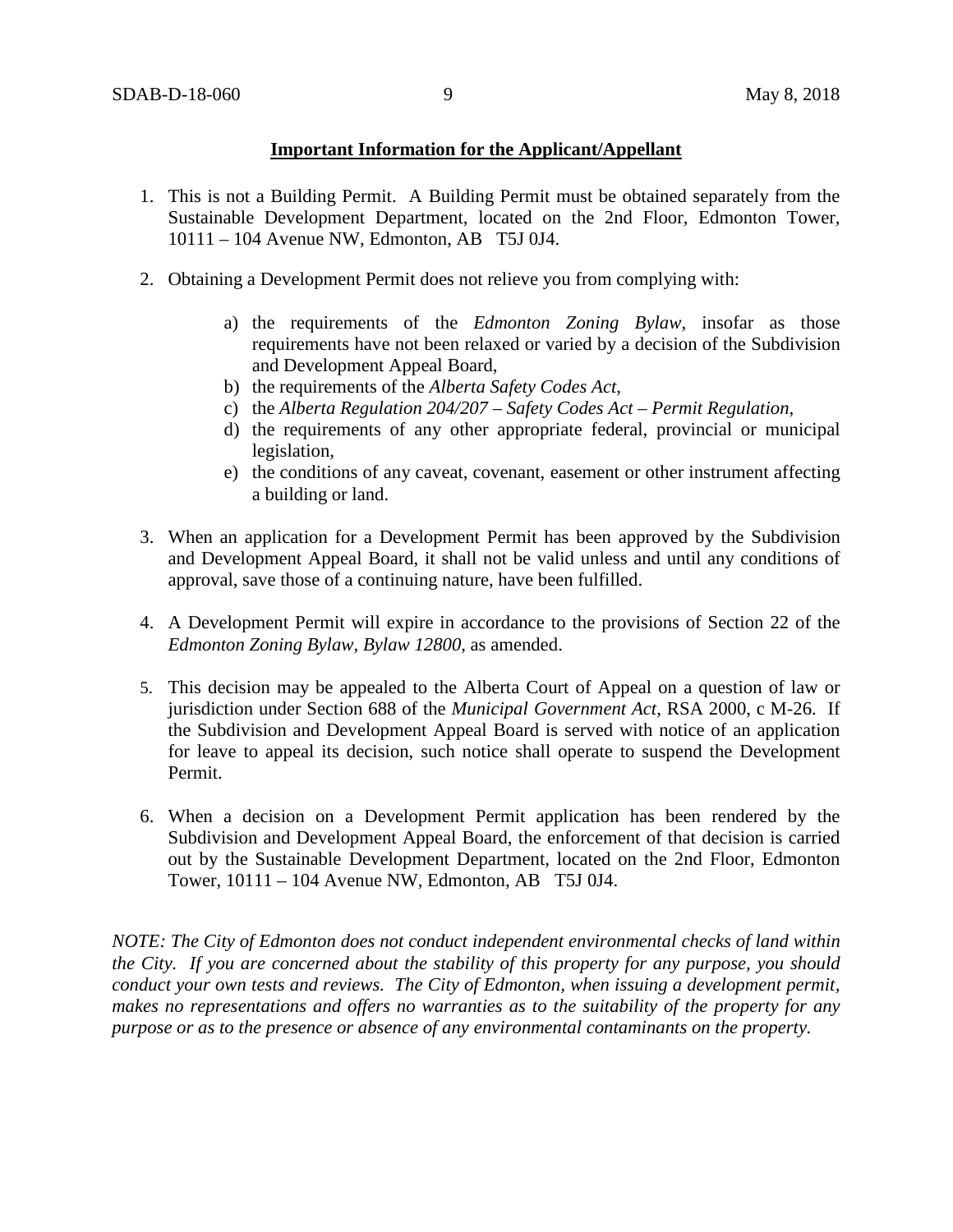

|  |                                                                                                                                                                                                                                              | 7 Sherridon Drive | rort Saskatchewan, AB                                                                      | 1868-116-08 |  |
|--|----------------------------------------------------------------------------------------------------------------------------------------------------------------------------------------------------------------------------------------------|-------------------|--------------------------------------------------------------------------------------------|-------------|--|
|  | <b>PROPOSED SITE PLAN</b>                                                                                                                                                                                                                    |                   | I LEENHEER GARDEN SUITE / MCQUEEN COMMUNITY<br>14605 110A AVENUE NW / Edmonton AB, T5N 1K2 |             |  |
|  | <b>BUILDING PERMIT</b> BICLUSIVE PROPERTY OF 'KOESTER<br>CONTRACTING' AND MAY NOT BE<br>R CLIENT REVIEW THIS DRAWING AND DESIGN CLIENT REVIEW 2 ARE AT ALL TIMES TO REMAIN THE<br>USED OR REPRODUCED WITHOUT<br><b>PRIOR WRITTEN CONSENT</b> |                   |                                                                                            |             |  |
|  |                                                                                                                                                                                                                                              |                   |                                                                                            |             |  |
|  |                                                                                                                                                                                                                                              |                   |                                                                                            |             |  |

Northern Company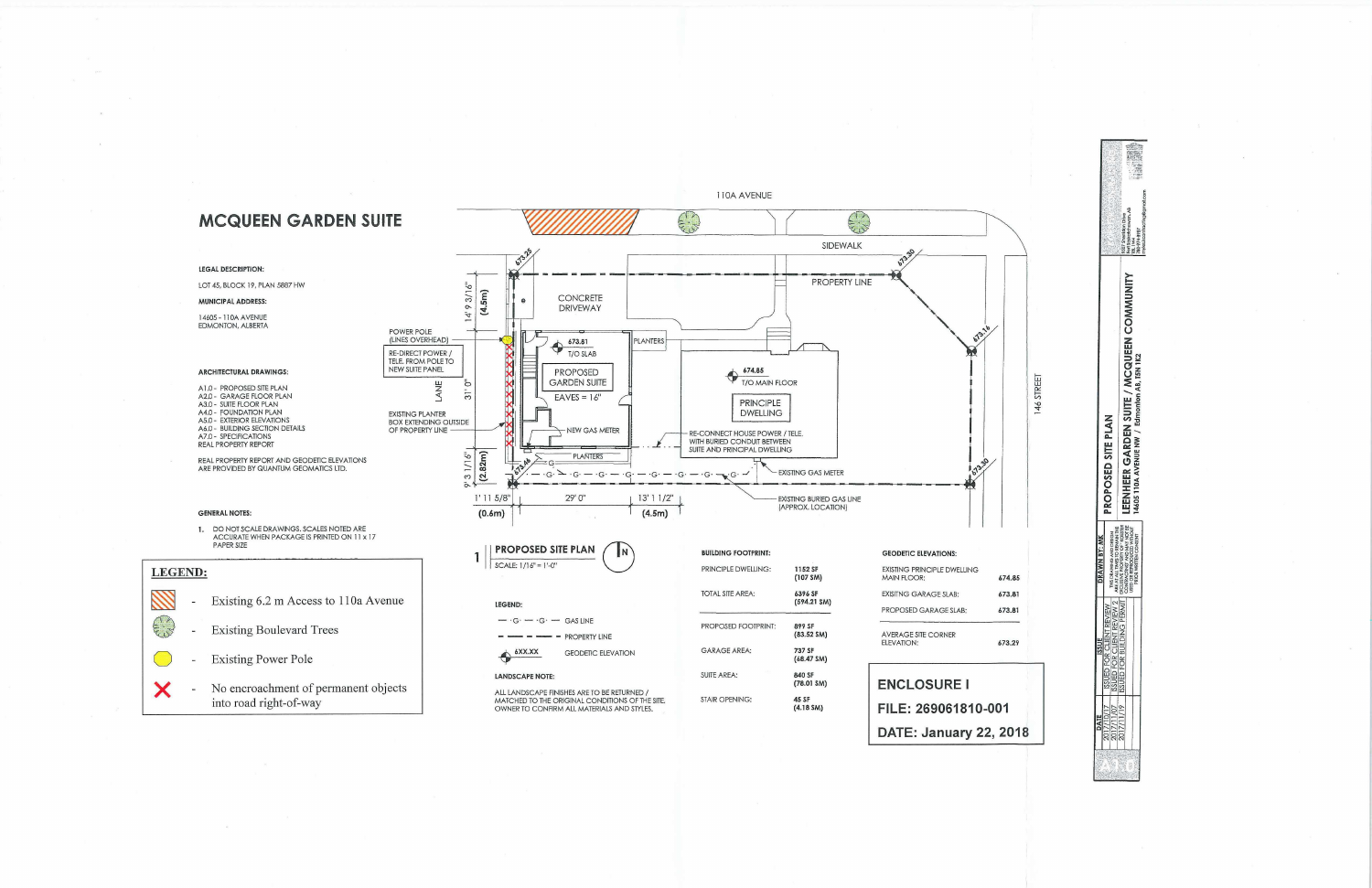

Date: May 8, 2018 Project Number: 231617877-002 File Number: SDAB-D-18-061

# **Notice of Decision**

[1] On April 26, 2018, the Subdivision and Development Appeal Board (the "Board") heard an appeal that was filed on **March 28, 2018**. The appeal concerned the decision of the Development Authority, issued on March 5, 2018, to refuse the following development:

Convert a Semi-detached House to 4 Dwellings of Apartment Housing

- [2] The subject property is on Plan 1978ET Blk 22 Lot 7, located at 10016 153 Street NW, within the RA7 Low Rise Apartment Zone. The Medium Scale Residential Overlay and Jasper Place Area Redevelopment Plan apply to the subject property.
- [3] The following documents were received prior to the hearing and form part of the record:
	- Copy of the Development Permit application with attachments, proposed plans, and the refused Development Permit;
	- The Development Officer's written submissions;
	- The Appellant's written submissions; and
	- One response in opposition.

# **Preliminary Matters**

- [4] At the outset of the appeal hearing, the Presiding Officer confirmed with the parties in attendance that there was no opposition to the composition of the panel.
- [5] The Presiding Officer outlined how the hearing would be conducted, including the order of appearance of parties, and no opposition was noted.
- [6] The Chair advised the Appellant that the Board must first determine if the appeal was filed on time in accordance with Section 686 of the *Municipal Government Act*, RSA 2000, c M-26 (the "*MGA*").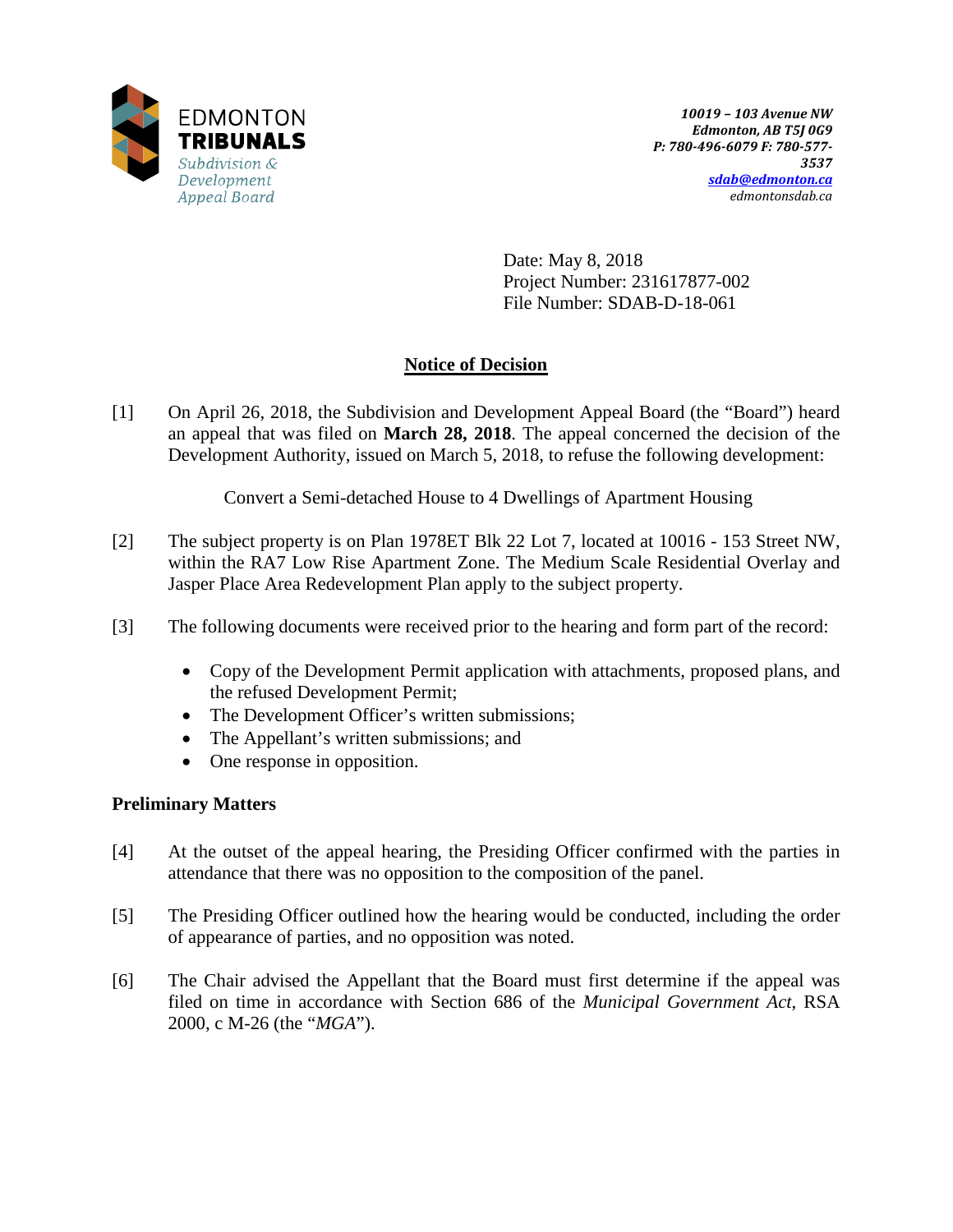### [7] Section  $686(1)(a)(i)(A)$  states:

A development appeal to a subdivision and development appeal board is commenced by filing a notice of the appeal, containing reasons, with the board, in the case of an appeal made by a person referred to in section 685(1), with respect to an application for a development permit, within 21 days after the date on which the decision is made under section 642.

[8] Section 642(3) of the *MGA* states:

A decision of a development authority on an application for a development permit must be in writing, and a copy of the decision, together with a written notice specifying the date on which the decision was made and containing any other information required by the regulations, must be given or sent to the applicant on the same day the decision is made.

- [9] The Board is aware that the Development Officer made his decision on March 5, 2018, and he mailed a hard copy of the decision and also sent it out via e-mail that same day. A copy of the Development Officer's e-mail dated March 5, 2018, with the attached refused application was displayed. This e-mail stated: "Please note that you have 21 days from today's date to make an appeal to SDAB."
- [10] It appears to the Board that the 21 day appeal period began to run on March 5, 2018, which means that the time for filing the appeal expired on March 26, 2018. The appeal was filed on March 28, 2018. On the face of it, it appears that the appeal is out of time. The Board asked Mr. Kucy to address this issue.
	- *i) Position of the Appellant, Mr. J. Kucy*
- [11] Mr. Kucy was accompanied by Mr. T. Kondrat, manager of the proposed development.
- [12] Mr. Kucy received notice of the refused development permit via registered mail. The notice of the registered mail that came to his mail box was the second notice. He is not sure what happened to the first notice. He picked up the registered letter the same day he received this second notice and submitted the appeal as soon as possible.
- [13] He has had difficulties with receiving e-mails from City of Edmonton in the past due to wrong names or wrong e-mail addresses. He acknowledged that he did receive the March 5, 2018, e-mail from the Development Officer and responded to it that same day. Unfortunately he misread the e-mail and was under the impression that the 21 days to file an appeal began once he received the hard copy of the refused permit.
- [14] It is his opinion that notification should not just be digital but should be provided in paper format.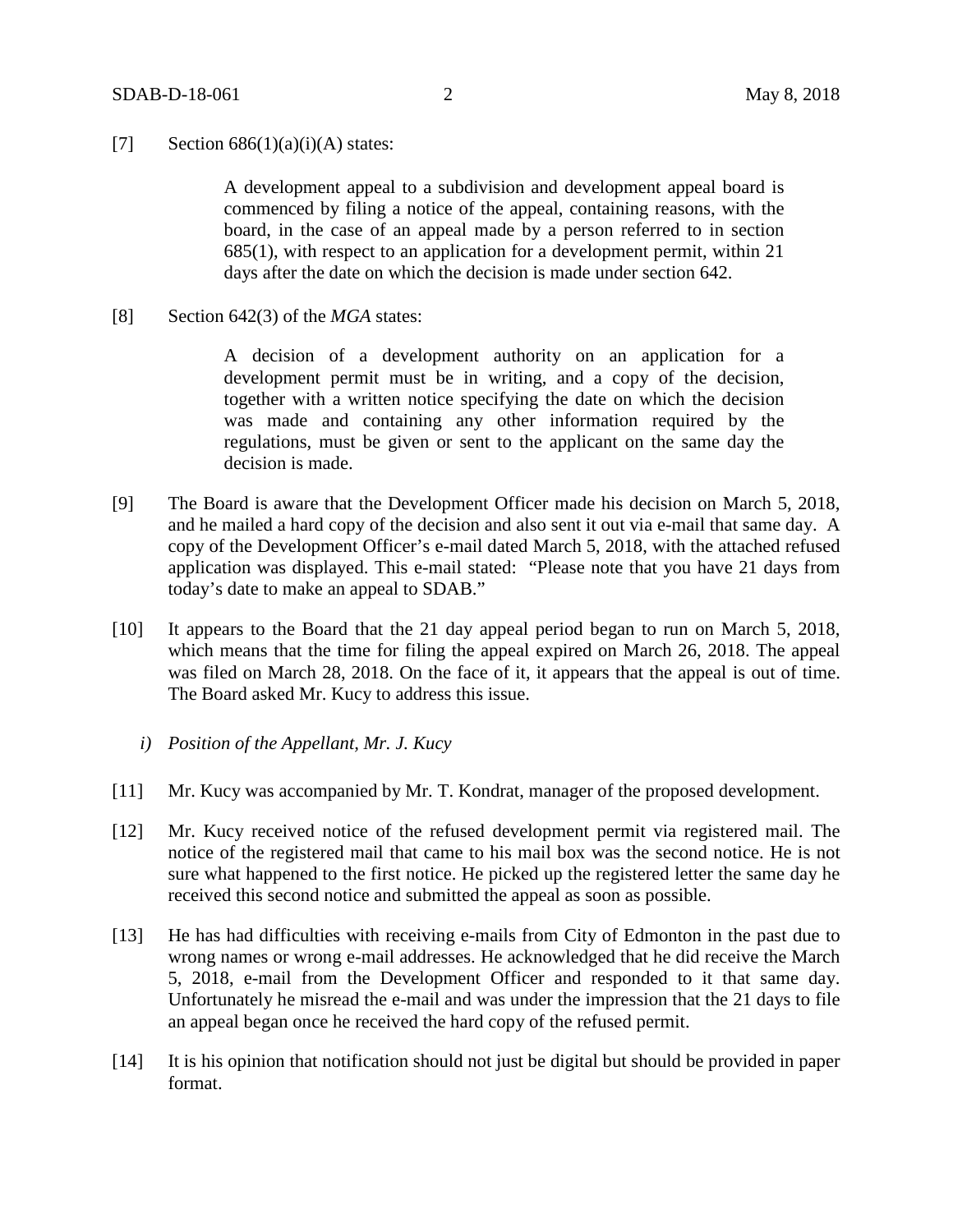### **Decision on Preliminary Matter**

[15] The appeal was filed out of time so the Board has no jurisdiction to hear the matter.

#### **Reasons for Decision**

- [16] Section  $686(1)(a)(i)(A)$  of the *MGA* provides the time line for filing the appeal with respect to a refused development permit is "within 21 days after the date on which the decision is made under section 642".
- [17] Section 642(3) of the *MGA* states:

A decision of a development authority on an application for a development permit must be in writing, and a copy of the decision, together with a written notice specifying the date on which the decision was made and containing any other information required by the regulations, must be given or sent to the applicant on the same day the decision is made.

- [18] The Board is of the view that the 21-day appeal period commences after the Development Officer has complied with the requirements of Section 642.
- [19] In this case, the Development Officer sent an e-mail with a copy of the refused Development Permit application to the Appellant on March 5, 2018, the same day the decision was made. That e-mail specifically stated that the Appellant had 21 days from the date of the e-mail to file an appeal. The Development Officer also sent a registered letter with a copy of the refused Development Permit application on March 5, 2018.
- [20] The Appellant indicated that he felt the written notice referred to in Section 642(3) should be hard copy rather than email. The Board disagrees. The email sent to the Appellant with the attached copy of the decision complies in every respect with the requirements of the section for written notice. In any event, the hard copy that was sent by registered mail on the same date also complies with the section and also commences the appeal period.
- [21] The fact that the Appellant did not receive the hard copy until March 24 is of no consequence. Nothing in Section  $686(1)(a)$  or Section  $642(3)$  indicates that the date the Appellant is notified of the decision has any bearing on when the appeal period commences. The Board notes that Section 686 was recently amended. It used to state that an applicant for a development permit had 14 days from when he was notified of the decision to file an appeal. The Board is of the view that the amendment was intended to address uncertainties about when applicants were notified.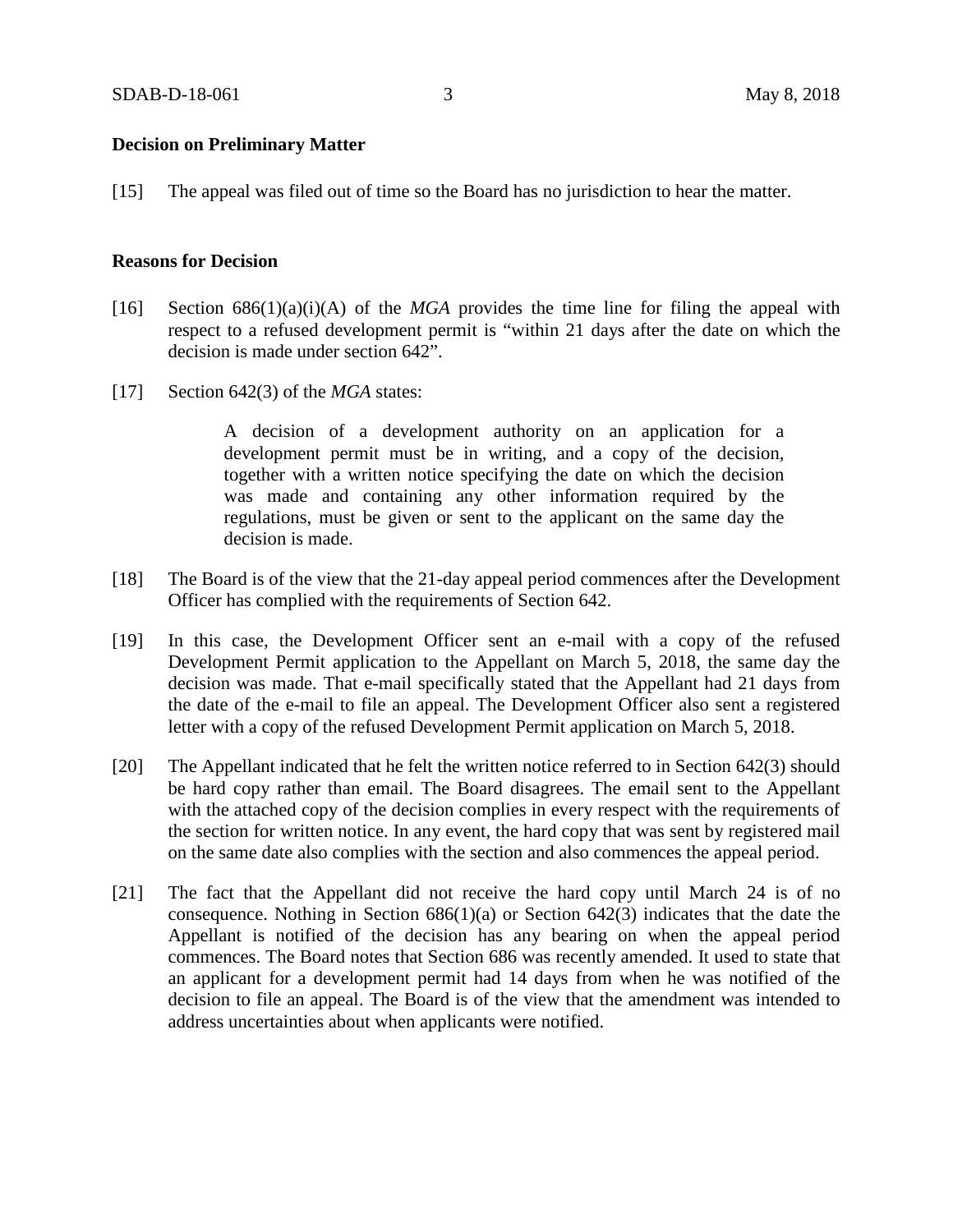[22] The Board finds that the Development Officer complied with the requirements of Section 642(3) on March 5, meaning that the appeal period commenced on that date and expired on March 26, 2018. The appeal was not filed until March 28, 2018 and is therefore out of time. Accordingly, the Board has no jurisdiction to hear the appeal.

me

Mark Young, Presiding Officer Subdivision and Development Appeal Board

Board Members in Attendance: Ms. K. Cherniawsky; Ms. N. Hack; Ms. G. Harris; Mr. R. Hobson